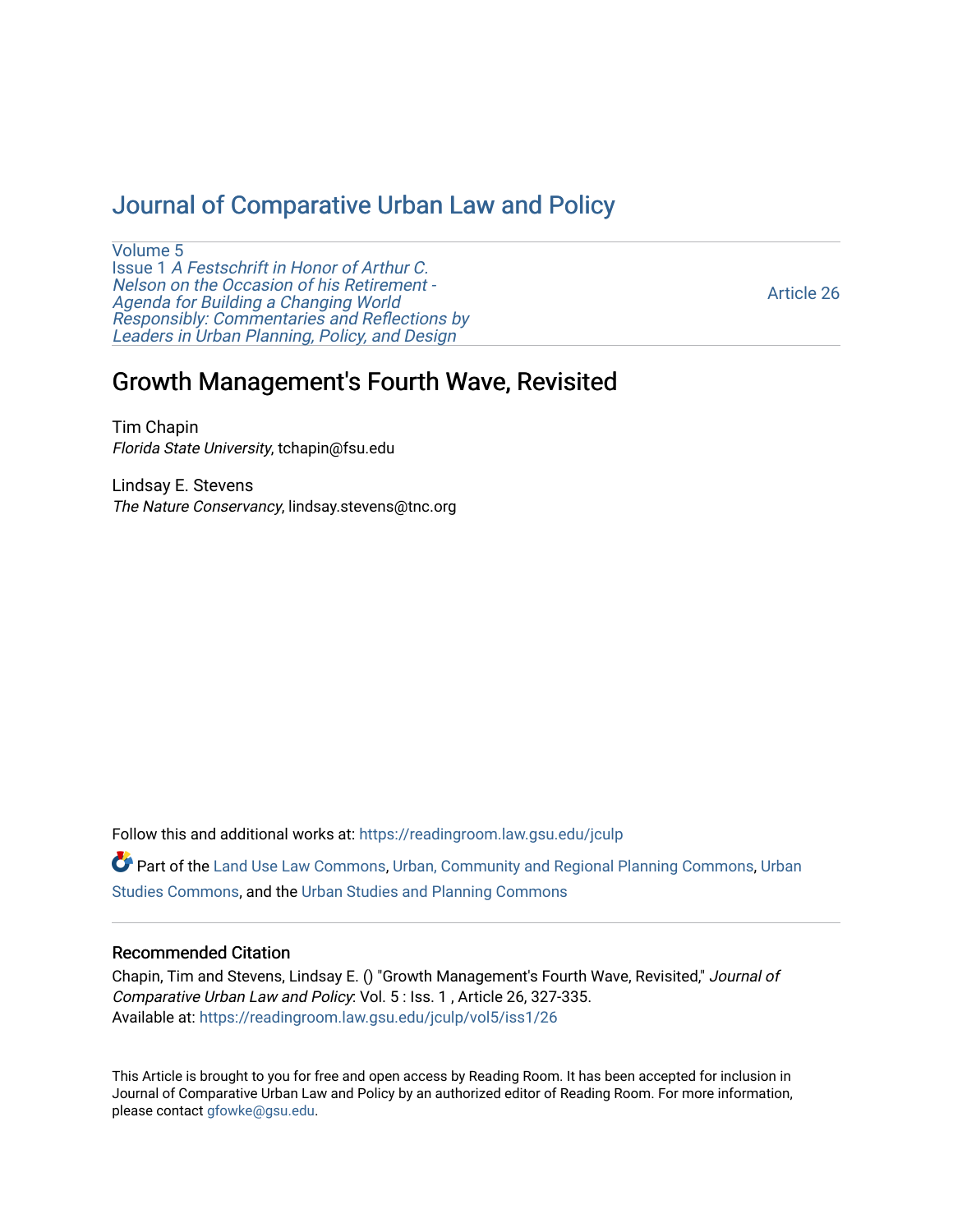### GROWTH MANAGEMENT'S FOURTH WAVE, REVISITED

# Timothy S. Chapin\* and Lindsay E. Stevens†

### **ABSTRACT**

In this article we provide an update to Timothy S. Chapin's article, "From Growth Controls, to Comprehensive Planning, to Smart Growth: Planning's Emerging Fourth Wave," published in 2012 in the Journal of the American Planning Association. It takes advantage of a decade of insight into national planning and development trends, as well as our experience with growth management in Florida to rethink this fourth wave. Notably, forces have emerged to fight centralized, state and local-directed land planning, led by a powerful development industrial complex. We conclude that growth management may struggle to remain a centerpiece of the planning profession unless it embraces some new ideas and new policy models.

#### **INTRODUCTION**

In a special issue of the Journal of the American Planning Association on growth management, Chapin (2012) summarized the ebbs and flows of state-level growth management in the United States since the 1950s. Chapin was originally introduced to many of the basics of land planning and economic development as a student of Arthur C. (Christian "Chris") Nelson's while a master's student at the Georgia Institute of Technology. There he learned about Knaap and Nelson's work on the Oregon growth management system (1992), as well as the work of others interested in the range of state and local efforts to manage growth (e.g., DeGrove with Miness, 1992; Landis, 1992).

In his JAPA article, Chapin outlined three waves of growth management that have shaped state - and to a lesser degree regional and local - policies and planning initiatives aimed at managing development in order to provide for more orderly land use patterns. In the piece, Chapin argues that these three eras are best understood as The Era of Growth Controls (~1950-1975), The Era of Comprehensive Planning (~1975-2000), and The Era of Smart Growth (~2000 present).

<sup>\*</sup> Dean of the College of Social Sciences and Public Policy and a Professor in the Department of Urban & Regional Planning at Florida State University.

<sup>†</sup> Director of the Land Protection and Sustainable Development Programs for The Nature Conservancy in Florida.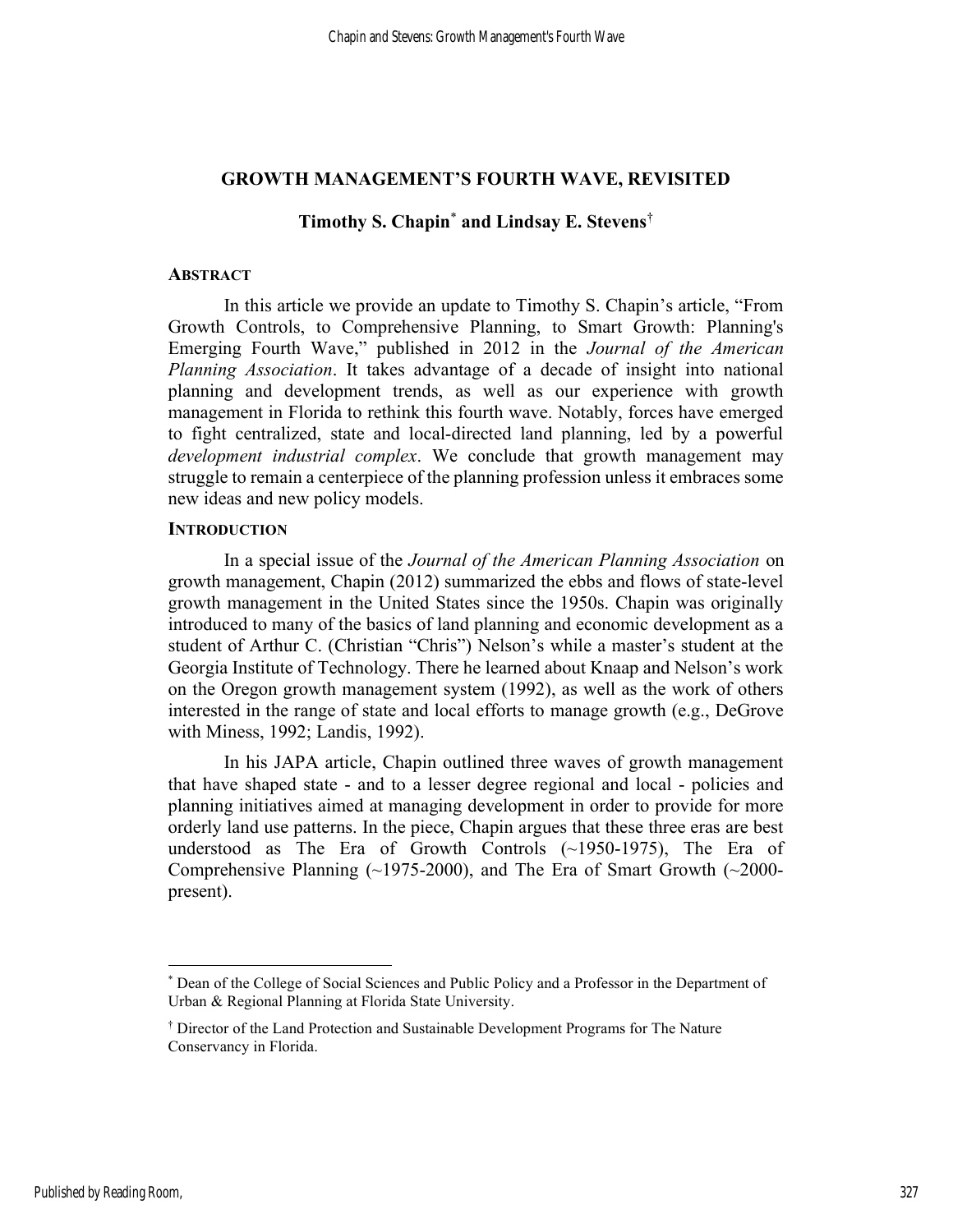As described in the article, the Growth Controls era was aimed primarily at minimizing environmental impacts and limiting where and how much development would be allowed. The Comprehensive Planning era focused upon the power of comprehensive plans, with linkages to land development regulations (most importantly zoning), as a means of promoting orderly and fiscally sound development patterns. The most recent era of Smart Growth shied away from controls and instead saw incentives and wise government investment as a means to seeing communities develop in more desirable ways.

Chapin (2012, p. 10) closed the piece by looking ahead to what he called "the emergence of a new era of growth management in the United States," one shaped by issues like climate change, recovery from the Great Recession, energy policy, and growing interest in food systems and food supplies. He labeled this fourth wave The Era of Sustainable Growth, emphasizing that land policy would require a delicate balance of remaining pro-development while also advancing conservation imperatives.

In this article we provide an update on this piece, using a decade of insight into national planning and development trends, as well as our experience with growth management in Florida to rethink this fourth wave. While Chapin (2012) was somewhat optimistic in his piece—seeing growth management as becoming more prominent in the broader planning discourse—the last decade has not been kind to land planning and development regulation. Forces have emerged to fight centralized, state and local-directed land planning, led by a powerful development industrial complex. Other events of the last decade have pushed the field of planning in important new directions, but perhaps at the expense of attention paid to land planning as a central element of the discipline. Ultimately, we conclude that growth management may struggle to remain a centerpiece of the planning profession unless it embraces some new ideas and new policy models.

### WHITHER GROWTH MANAGEMENT IN THE 2010S?

The last decade has brought more storms than fair winds to the sails of growth management in the United States. Many of the most progressive and entrenched systems of earlier eras have been downsized, undermined by court or legislative action, and seen reduced support from executive and legislative leaders. Notable and once progressive state-level growth management systems in Florida, Oregon, Maryland, and New Jersey all remain under attack, with these systems emerging as less robust at the end of the decade than when it began.

Here in our home state of Florida, a massive rollback of key elements of the state system occurred in the 2010s. The Florida growth management system envisioned in the 1970s and 1980s was a visionary, multi-layered, comprehensive plan-centered leap forward for planning and development review. Comprehensive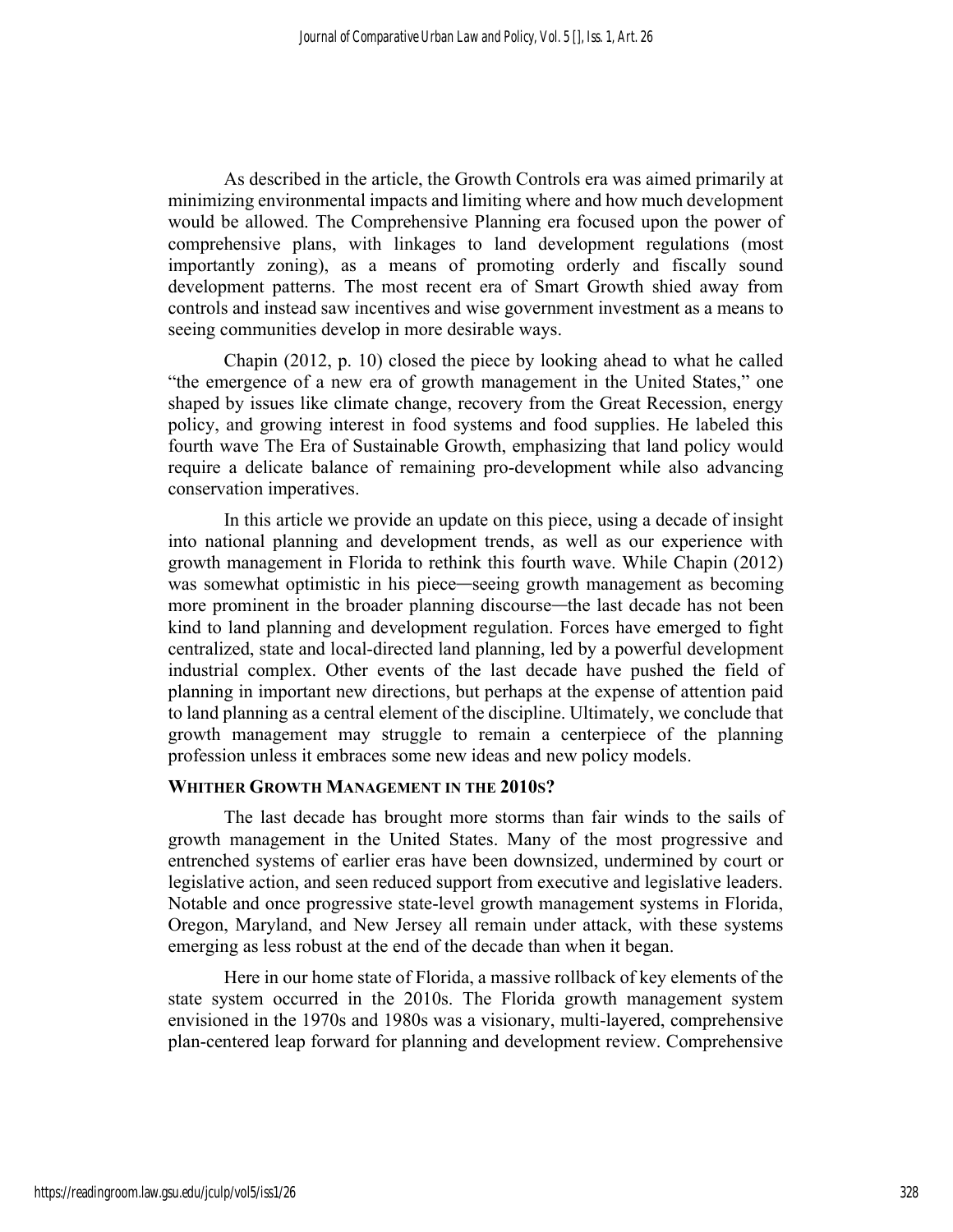plans were connected to land development regulations, state, regional and local planning were required, and resources were to be available for needed, strategic infrastructure investment. The state was seen as central to ensuring that local governments considered environmental and infrastructure impacts, and proposed development was required to be in compliance with local plans.

While there were many refinements and changes to this system prior to 2010, in 2011 a governor-led initiative to substantially reduce state oversight of and involvement in local development review was passed by the legislature. This system essentially removed state oversight from the growth management system and also curtailed the ability of community and environmental groups to challenge proposed development projects (Linkous, 2021). Since 2011, further legislative action has reinforced the primacy of development over conservation, with local planning often being far more about economic development than sustainable urban patterns.

Similar challenges have transpired in other the growth management states. A mix of gubernatorial disinterest, legislative tinkering, organized challenges from pro-development groups, and a growth is good mantra have combined to see elements of growth management programs undermined or marginalized. Local government planning and regulatory initiatives are similarly under attack, with much greater discussion around the economy and jobs and far less discussion around issues like land conservation, water quality, social equity, and climate change.

# WITHER GROWTH MANAGEMENT IN THE 2010S: POLITICS, POWER, AND **PLANNING**

Given this withering of state and local growth management in the last decade, what explains the rollback of some of the landmark programs and a seeming loss of interest in land planning? While there are likely a large number of factors that played a role, here we focus upon four major forces that we see as having contributed to the retrenching of the once-proud and nationally recognized Florida growth management system.

# Politics in the Internet Age

One of the most powerful forces reshaping state and local efforts to manage growth rests in the changing political climate in the United States over the last several decades. While there has always been a sizable portion of the electorate that favors smaller government, lesser regulation, and low taxes, this political movement has gained steam and taken on new tones in the last decade. At a local level, adherents rail against government overreach and tax burdens, assert their property and personal rights, and speak to the power of economic growth as the sole means to bettering society. Elements of this movement express concerns about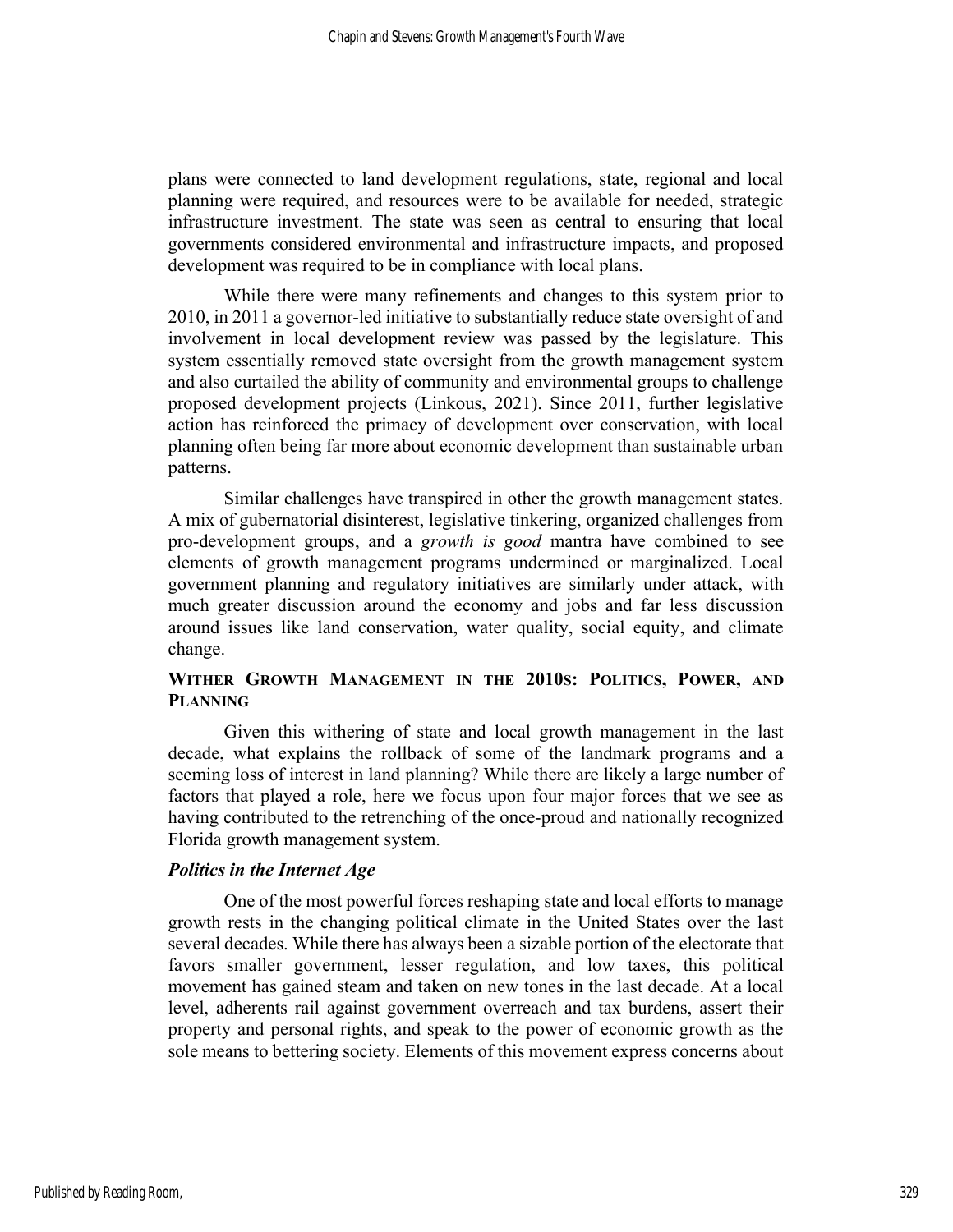sustainable development and climate change as insidious global efforts to undermine American power.

Under this worldview, government is no longer just seen as bureaucratic or inept, but rather the underlying problem itself. This movements calls into question successful public health initiatives (e.g. required vaccinations or fluoridation of public water supplies), the need for public investment in conservation lands, and even the nation's commitment to public education systems to promote social mobility. Within this environment it is little wonder that state and local growth management regimes are being scaled down.

Like all movements in the internet age, this political viewpoint is enhanced by social media tools that make it easier for like-minded people to connect and interests with a financial war chest have more expansive and accessible outlets to get their message out. In addition, a national media landscape that embraces controversy, vitriol rather than conversation, and winner takes all debates raises the stakes for interactions between public officials and their constituents. This toxic culture has found its way into planning and development review meetings, where acerbic community meetings have become more norm than outlier, and community conversations devolve into shouting matches between opposing forces.

# Development Industry Power

Our experience in Florida – echoed and affirmed by policy experts in other states – finds that the power of the development industry has been a key element behind rollbacks in state and local growth management policies. Within Florida, a development industrial complex has coalesced around a potent mix of large- and medium-sized landowners, a vibrant land entitlement industry, community developers that create massive new cities and neighborhoods with remarkable speed (and quality in many cases, to be fair), and trillions of dollars of investment from national and international (re)development interests, all supported by trained professionals in legal, planning, engineering, and financial consulting firms that thrive when the growth machine is humming. In Florida, this development industrial complex is a major and growing part of the state economy and taxes/fees on real estate transactions are a key element of the state's budget. Even in other slower-growing states, real estate is Big Business, especially in communities with challenges in managing growth.

In reading about this development industrial complex, some might connect this with the work of Logan and Molotch (1976) many years ago in describing local growth machines. While there are some similarities, we have seen that in Florida – and we believe in other growth management states as well – a different version of this pro-development machine has been established and taken control. This development industrial complex is backed by much bigger money and actors,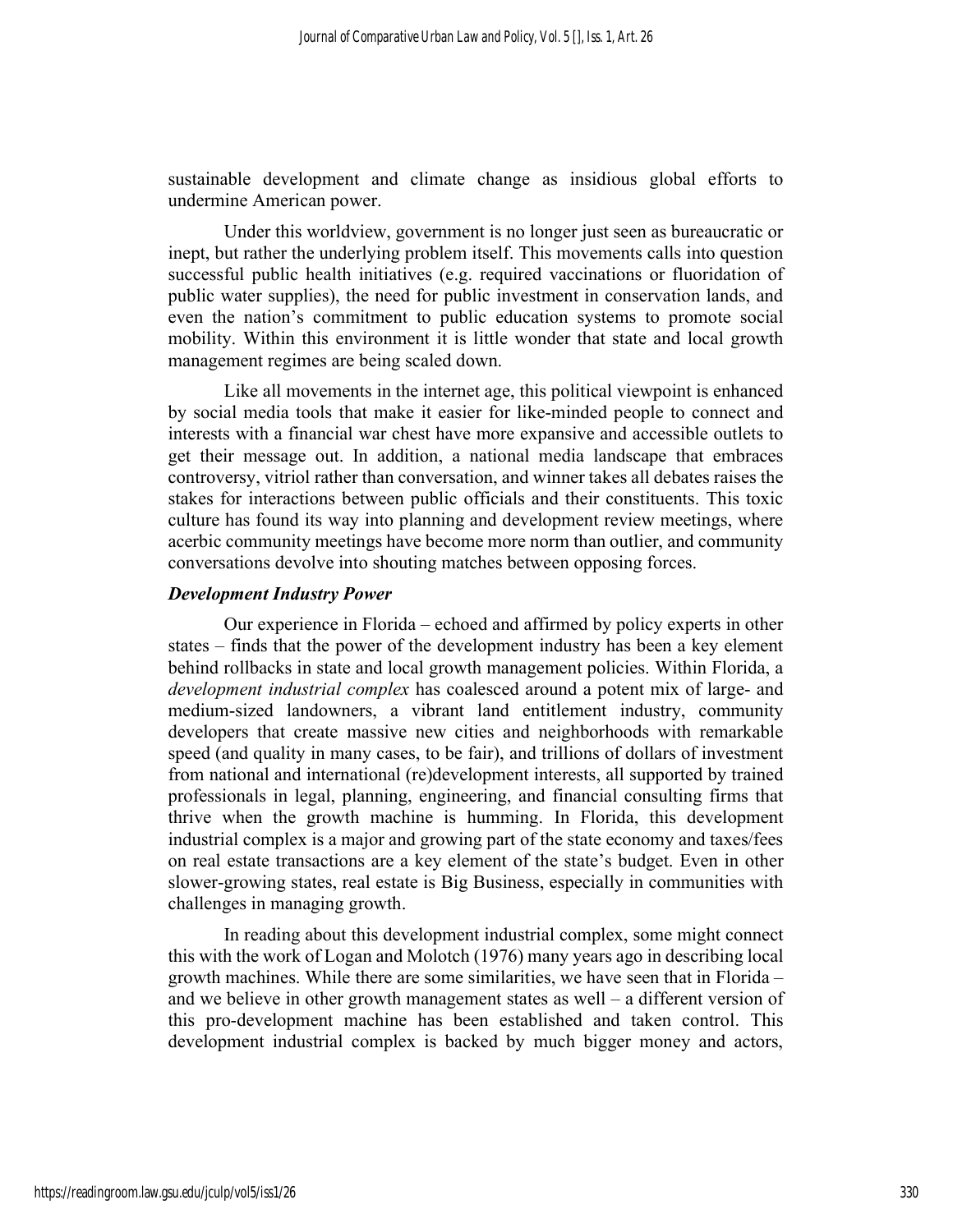including national homebuilders, huge landowners supported by non-local money, real estate investment trusts and other financial actors drawing on international funds, and a remarkably robust consulting machine. Unlike local growth machines as originally described, this state-level growth machine is not supported by major newspapers and even many local elected leaders understand their communities are not well served by this machine. Despite substantial pushback against it, this regime keeps winning victory after victory as it rolls back state and local development controls.

Given the size, economic power, and oftentimes deep connections of these groups to political leadership, the development industrial complex has become more than just a lobbying force. In Florida, this group has become active in writing and rewriting legislative language and implementing rules, organizing campaigns in response to nascent environmental and community engagement movements, and become strategic partners and investors in planning initiatives that begin from a pro-development point of view. These groups have also been successful in discouraging citizen challenges to land use decisions through legislation that institutes attorney's fees provisions for prevailing parties, which places citizens at significant financial risk when embarking upon legal challenge.

In terms of their engagement in planning processes, scenario planning within Florida has been supported by core elements of the development industrial complex, as these planning efforts start with an assumption that greenfield development is a necessity. However, unlike traditional growth management approaches, scenario planning is often a community engagement exercise with few regulatory teeth and no commitment to embed recommendations within state, regional, or local land development plans and policies. In supporting these initiatives, the development industrial complex is central to discussions of future development patterns, but with little risk of seeing new policy or regulatory initiatives result.

# Decline of Local Government Power

In an environment in which the state planning apparatus has been rolled back in Florida and elsewhere, this would presumably allow room for local policy entrepreneurship to flourish. As described in Chapin, Connerly, and Higgins (2007), one of the long-time planning challenges faced in Florida has been a onesize-fits-all comprehensive planning approach that left many counties unable, and sometimes unwilling, to prepare and implement what were seen as onerous local plans. As the state has stepped down their engagement in land planning, local bodies could conceivably develop and pursue policy solutions that better reflect local conditions, draw upon the unique mix of local partners, and then more easily communicate these policies to community members. Under these conditions, lesser state involvement may actually yield better and more effective plans and policies.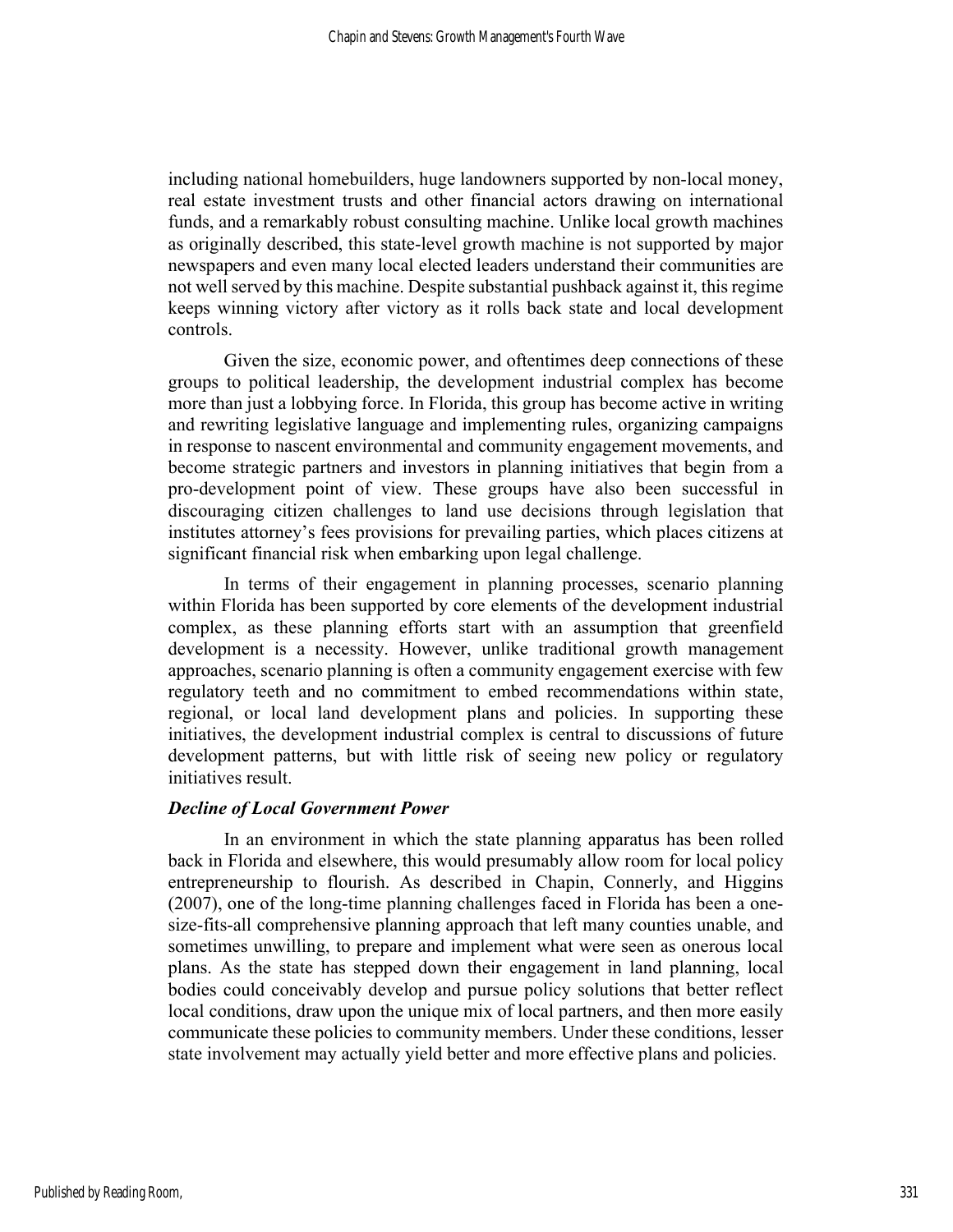However, at the same time that state governments have rolled back their planning efforts, they have also actively been limiting the ability of local governments to pursue policy entrepreneurship. Because of the mix of forces described above—a current anti-government political climate and the power of the state development industrial complex—local government power and the tradition of home rule have been under attack and local planning efforts are not thriving but consistently on the defensive. This has led the National League of Cities to develop a resource on the theme of a Local Democracy Initiative to combat continued preemption of home rule, with similar efforts found within the Florida League of Cities and the Florida Association of Counties.

Within Florida, the state has actively stepped in many times over the last decade to override local development and environmental policies, including limiting local development fees and taxes, overriding plastic bag bans, negating tree replanting requirements, and nullified a local limitation on cruise vessel size in the Florida Keys. In the planning realm, the state issued a new requirement for property rights elements in comprehensive plans, while also routinely adding new statutory language that exempts certain types of development, and in some cases even certain projects, from certain development reviews.

Taken together, the state's abandonment of an active role in land planning and limitations to home rule have had a chilling effect on land planning efforts. Within Florida, this is compounded by the undermining of regional planning bodies, most notably water management districts and regional planning councils, through funding reductions and limitations on their power and authority. As things currently stand in the Florida growth management landscape, the state has chosen to disengage, regional planning bodies have been neutered, and local governments have been handcuffed in their ability to develop policy responses.

# Planning's New Directions

A last factor that seems to have contributed to the changing landscape for growth management rests in the evolution of the planning discipline itself. Over the last few decades both authors worked as professors in a Top 20 urban planning program, much of it during this period of the dismantling of growth management. During this time, we were pleased to see the discipline rightly and necessarily wrestle much more directly with fundamental flaws in the field related to race, gender, and disadvantaged communities. At the same time, however, some of the core traditions and anchor points of the discipline seemed to be crowded out by these ideas.

The last decade has seen much needed movements in the profession and within planning schools to speak to the importance of embracing, planning for, and planning with historically underrepresented groups. To the discipline's benefit,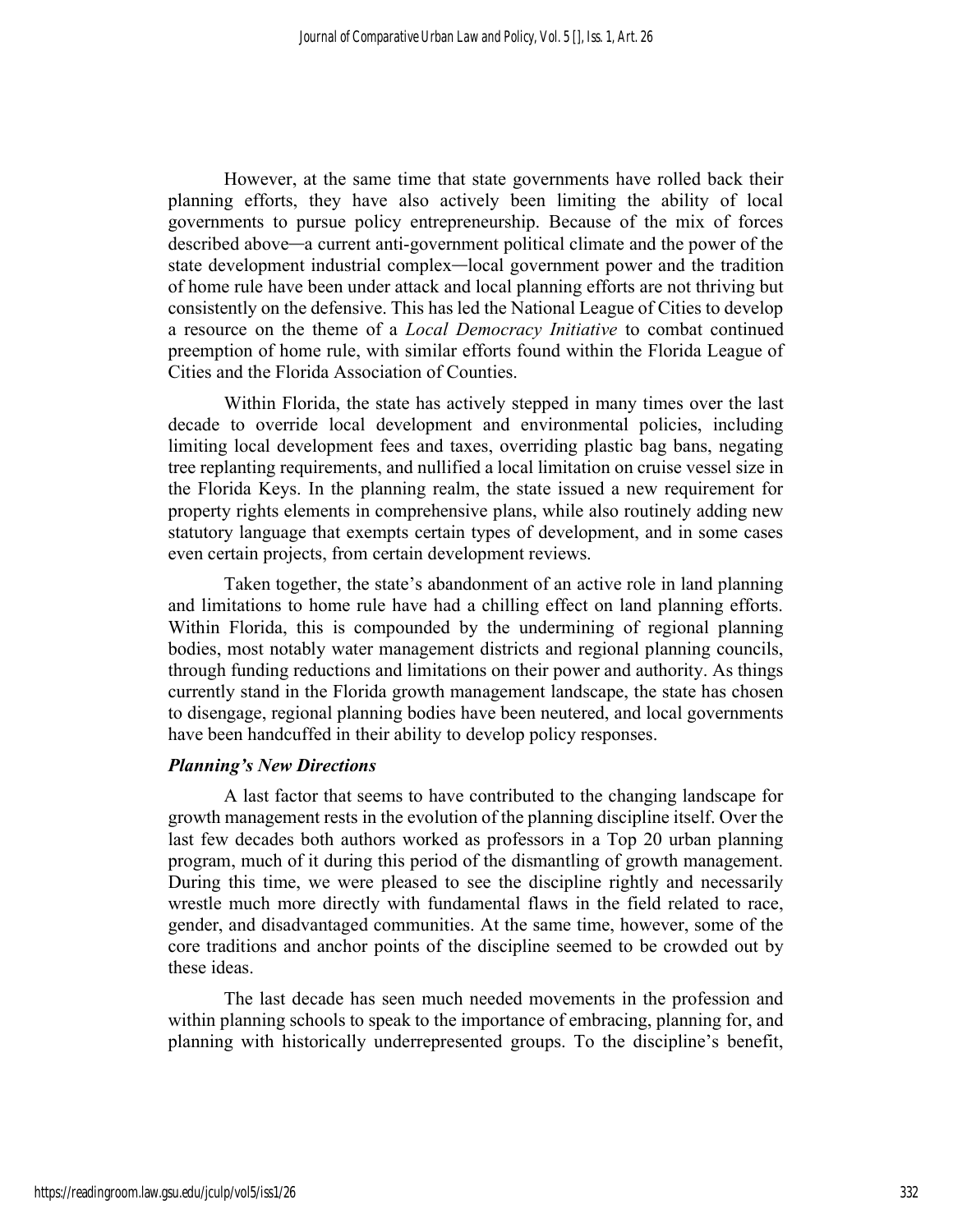more attention is now paid to communities of color, the roles and needs of women in planning and community building, LGBTQ+ populations, immigrant groups, non-English speaking populations, and other groups that were outside of the mainstream of the planning profession and planning education. To our great joy, the Black Lives Matter and the Me Too movements have yielded some (but not enough) changes to governance structures, organizational responses, and program curricula. To be clear, we affirm and applaud these changes and know them to be essential to the discipline's future health and success.

While this renewed attention to disadvantaged and underrepresented groups have brought wonderful new energy to planning practice and yielded important new curricular threads, it may have crowded out attention for and coursework in other topic areas, including land planning. We have seen may programs in Florida and around the country include needed coursework on race and gender, as well as social equity and community empowerment, with many core curricula now focusing upon equity as a core principle. However, we have also less material on land planning, infrastructure, and land development, and this content seems less central to current planning curricula. Similarly, national and state planning conferences, as well as local planning events, reflect this social equity turn in the profession – outstanding news to be sure - but conversations about land planning and land development seem far fewer and with much less general interest than just a decade ago.

# THE FOURTH WAVE: RETRENCHMENT AND A NEW IMPERATIVE

Whereas Chapin (2012) looked to the coming decade and saw a potential renaissance for growth management with a fourth wave centered upon sustainable development, as we look the decade of the 2020s we are less optimistic. The cultural and economic forces arrayed against long-range, large-scale land planning are formidable and the planning discipline is currently focused, appropriately, on social equity as a core theme for the foreseeable future. While the authors came of age professionally in a period during which land planning was one of the core elements of the discipline, the development and conservation of land no longer seem as prominent in the field. So what does this mean for growth management's fourth wave?

All signs point to a coming decade in which land planning will remain respected, but no longer a central element of the discipline. We cannot envision a scenario in which state-level planning will return in force. Even in environmentally progressive and politically liberal California, state planning focuses upon signal setting, leaving implementation to local and regional planning bodies. At the local level, land planners remain on the defensive, as pro-development forces have linked – with only modest evidence in our view – both the Great Recession and postpandemic economic recovery to reduced land planning, limited environmental rules enforcement, and fast-tracking development proposals no matter their attributes.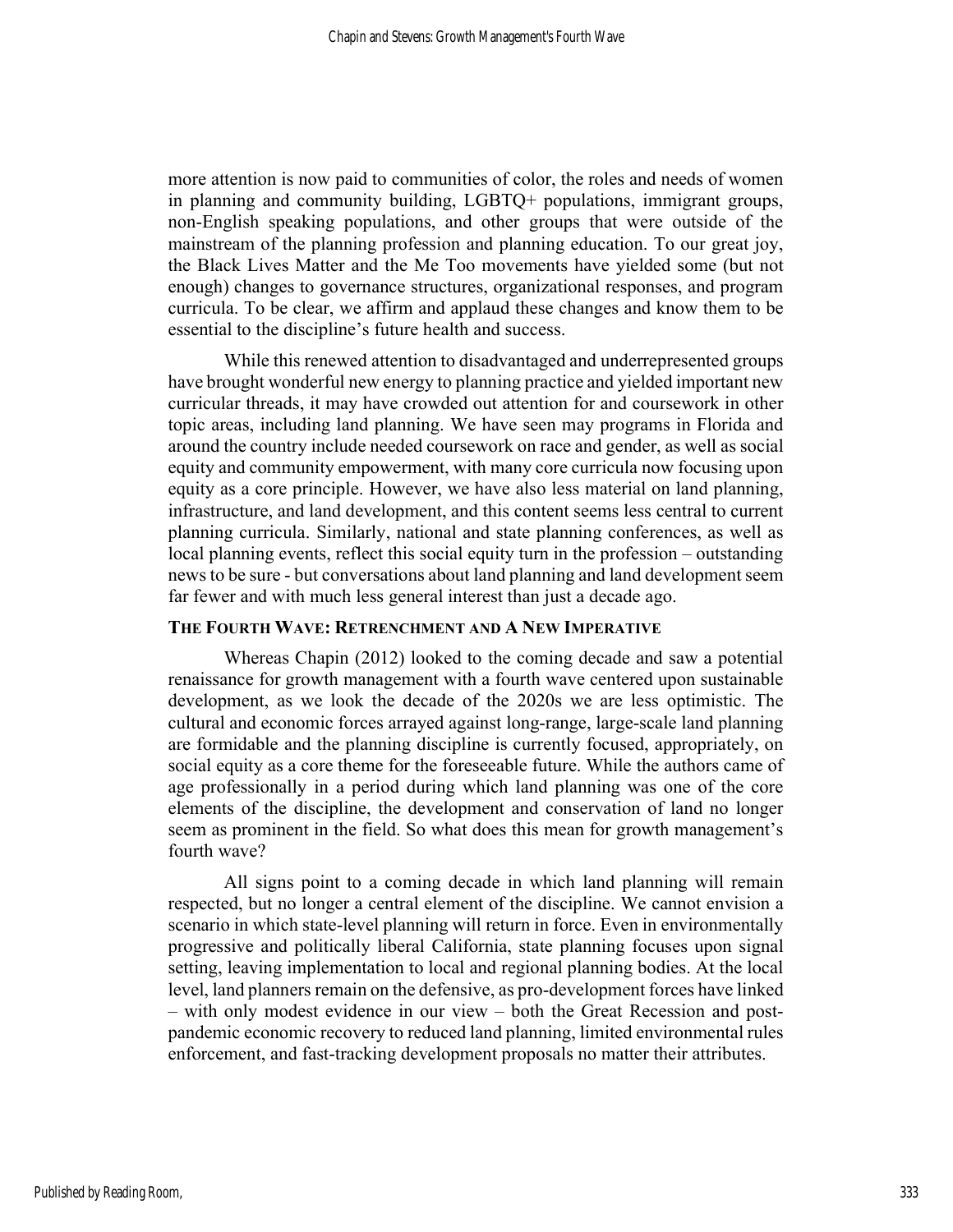We believe that the path forward for land planning and a successful fourth wave of growth management rests in an at-first-glance incompatible mix of retrenchment and embracing of new ideas. This can return growth management to its core principles and allow for better connection with the social equity movement of the day.

In terms of retrenchment, growth management requires a recommitment to and refocusing upon the basics (Nelson, Marshall, Juergensmeyer, and Nicholas, 2017). Ultimately, successful land planning rests on the delineation of places where development is desired versus places where development should not be allowed because of environmental concerns or service provision challenges. Simply stated, at its core growth management rests in the successful balancing of conservation and development. Over the last several decades growth management has been plagued by too many ideas, with design and placemaking, financing, and incentive-models adding too much complexity to this policy regime.

While retrenchment back to the basics is needed, there is also a need to embrace new imperatives, in part to ensure that growth management is understood more widely as central to the profession. The environment has long been central to these policy initiatives, and the climate change imperative is real and massive. But there is also a strong argument to be made that successful growth management advances the social equity agenda (Nelson and Dawkins, 2007). With the profession's (re)emphasis upon social equity, land planners need to do much better in speaking to and arguing for the centrality of growth management as a means of promoting equity, investment in communities of color, and community development that meets the needs of underrepresented groups. While there is an awful history of land use planning and regulation undermining these very same goals (Rothstein, 2018), we believe that planning has made a leap forward in selfreflection in the last two decades, acknowledging and working hard to redress these sins. Looking ahead, the social equity imperative must be viewed as essential to, and not in competition with, land planning and growth management policy.

The coming decade will likely see one of two paths ahead for the larger concept of growth management; it will adapt and rise again, or it will continue its decline into irrelevance. Along with our colleague Chris Nelson, we hope that a new set of practitioners, scholars, and industry partners will emerge to lead the discussion and show the way forward. These new leaders need to be more demographically diverse and drawn from a wider array of disciplines, more politically savvy and active, open to policy entrepreneurship, and deeply committed to communicating the importance and necessity of growth management as central to planning, even during this desperately needed social equity push. It is not overstating it to say that the planet might very well be riding on the emergence of